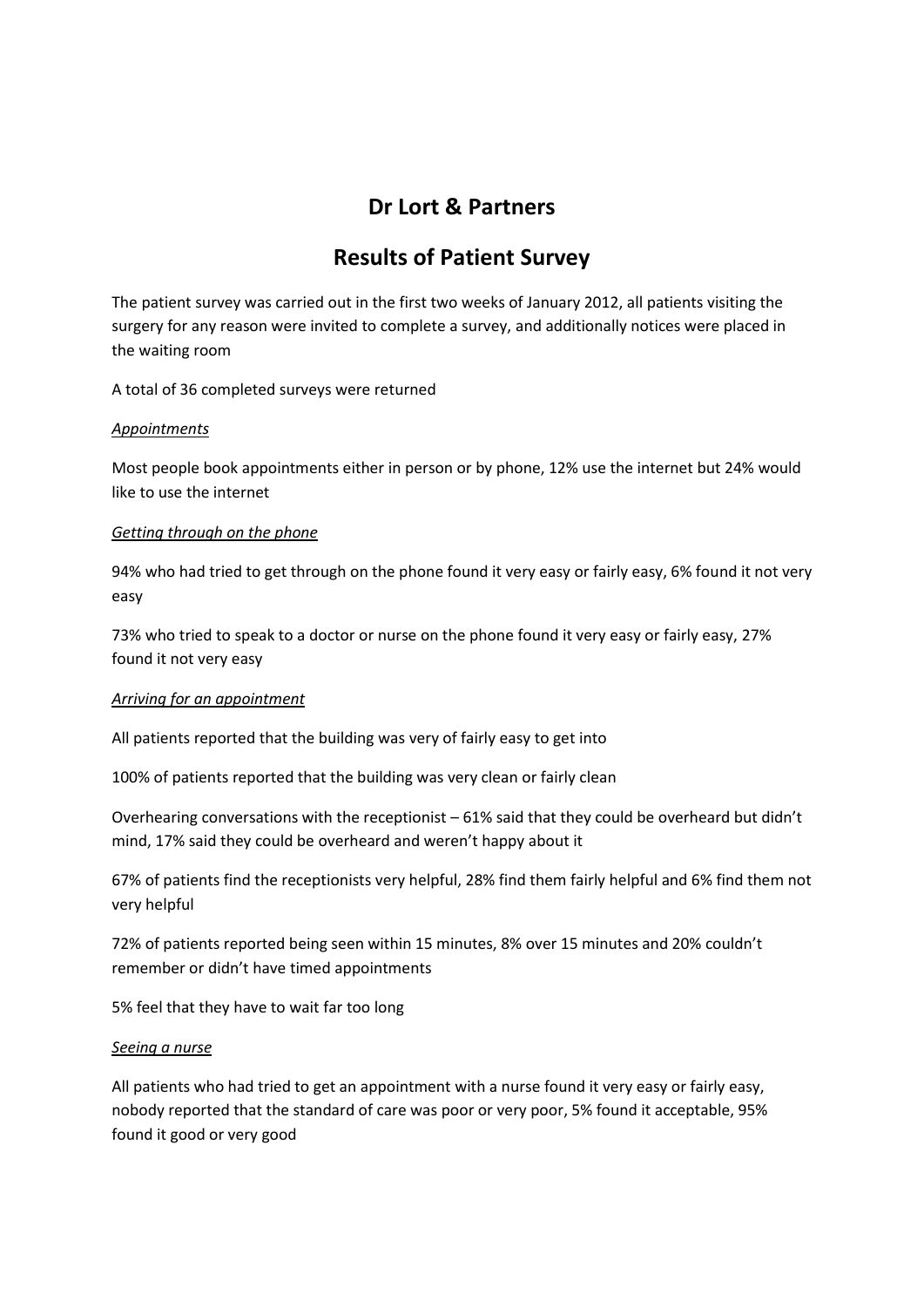#### *Seeing a doctor*

86% of patients who tried to make an appointment to see a doctor within 2 weekdays were able to do so, 14% could not, of these 75% reported that there were no appointments and 25% said they were offered an appointment but it was for a doctor that they didn't want to see

76% of patients who tried to book an appointment more than 2 weekdays in advance were able to do so, 24% reported that they were unable to book ahead

3% felt that the doctor didn't give them enough time, 3% felt the doctor didn't ask about their symptoms and 3% didn't feel the doctor took their problem seriously, 97% of patients were happy with these

#### *Seeing the preferred doctor*

74% of patients prefer to see a specific doctor, 3% of these said that they see their preferred doctor some of the time, the rest see their preferred doctor always or a lot of the time

#### *Dispensary*

Friendly, helpful customer service – 100% found this very good or good

Accuracy – 100% found this very good or good

Acknowledging people at the window – 100 % found this very good or good

Providing guidance on how to take medication – 95% found this very good or good, 5% neither good nor poor

Ease of knowing where to go – 100% found this very good or good

Dispensing repeats within 2 working days – 93% found this very good or good, 4% found is neither good nor poor and 4% found it poor

There were additional comments about patients not happy that they were no longer able to use the surgery for their prescriptions

#### *Satisfaction with the surgery*

80% of patients are very satisfied, 17% are fairly satisfied, and 3% are neither satisfied nor dissatisfied

92% would recommend the surgery, 3% might, 3% were not sure and 3% would not recommend the surgery